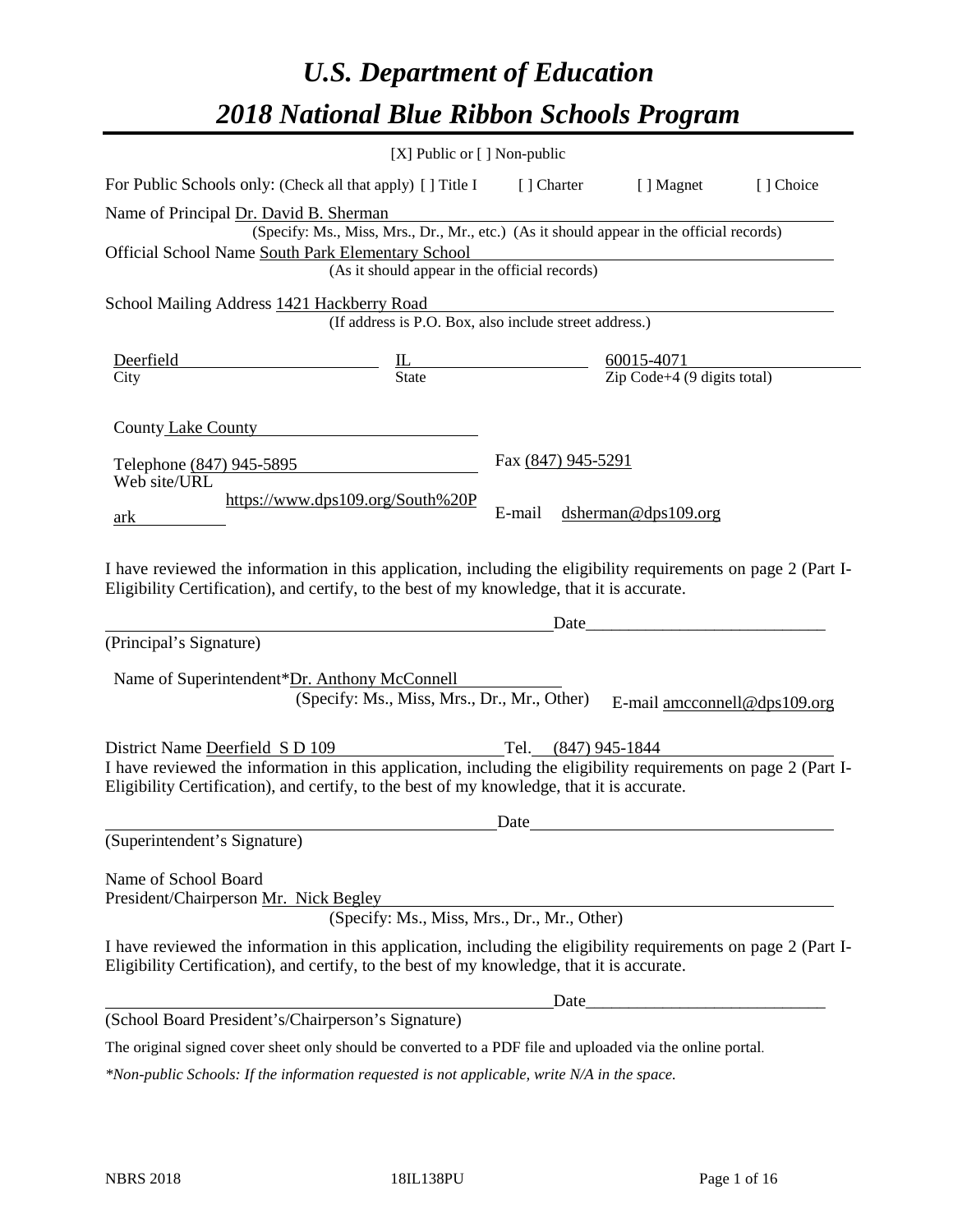The signatures on the first page of this application (cover page) certify that each of the statements below, concerning the school's eligibility and compliance with U.S. Department of Education and National Blue Ribbon Schools requirements, are true and correct.

- 1. The school configuration includes one or more of grades K-12. (Schools on the same campus with one principal, even a K-12 school, must apply as an entire school.)
- 2. All nominated public schools must meet the state's performance targets in reading (or English language arts) and mathematics and other academic indicators (i.e., attendance rate and graduation rate), for the all students group and all subgroups, including having participation rates of at least 95 percent using the most recent accountability results available for nomination.
- 3. To meet final eligibility, all nominated public schools must be certified by states prior to September 2018 in order to meet all eligibility requirements. Any status appeals must be resolved at least two weeks before the awards ceremony for the school to receive the award.
- 4. If the school includes grades 7 or higher, the school must have foreign language as a part of its curriculum.
- 5. The school has been in existence for five full years, that is, from at least September 2012 and each tested grade must have been part of the school for the past three years.
- 6. The nominated school has not received the National Blue Ribbon Schools award in the past five years: 2013, 2014, 2015, 2016, or 2017.
- 7. The nominated school has no history of testing irregularities, nor have charges of irregularities been brought against the school at the time of nomination. The U.S. Department of Education reserves the right to disqualify a school's application and/or rescind a school's award if irregularities are later discovered and proven by the state.
- 8. The nominated school has not been identified by the state as "persistently dangerous" within the last two years.
- 9. The nominated school or district is not refusing Office of Civil Rights (OCR) access to information necessary to investigate a civil rights complaint or to conduct a district-wide compliance review.
- 10. The OCR has not issued a violation letter of findings to the school district concluding that the nominated school or the district as a whole has violated one or more of the civil rights statutes. A violation letter of findings will not be considered outstanding if OCR has accepted a corrective action plan from the district to remedy the violation.
- 11. The U.S. Department of Justice does not have a pending suit alleging that the nominated school or the school district as a whole has violated one or more of the civil rights statutes or the Constitution's equal protection clause.
- 12. There are no findings of violations of the Individuals with Disabilities Education Act in a U.S. Department of Education monitoring report that apply to the school or school district in question; or if there are such findings, the state or district has corrected, or agreed to correct, the findings.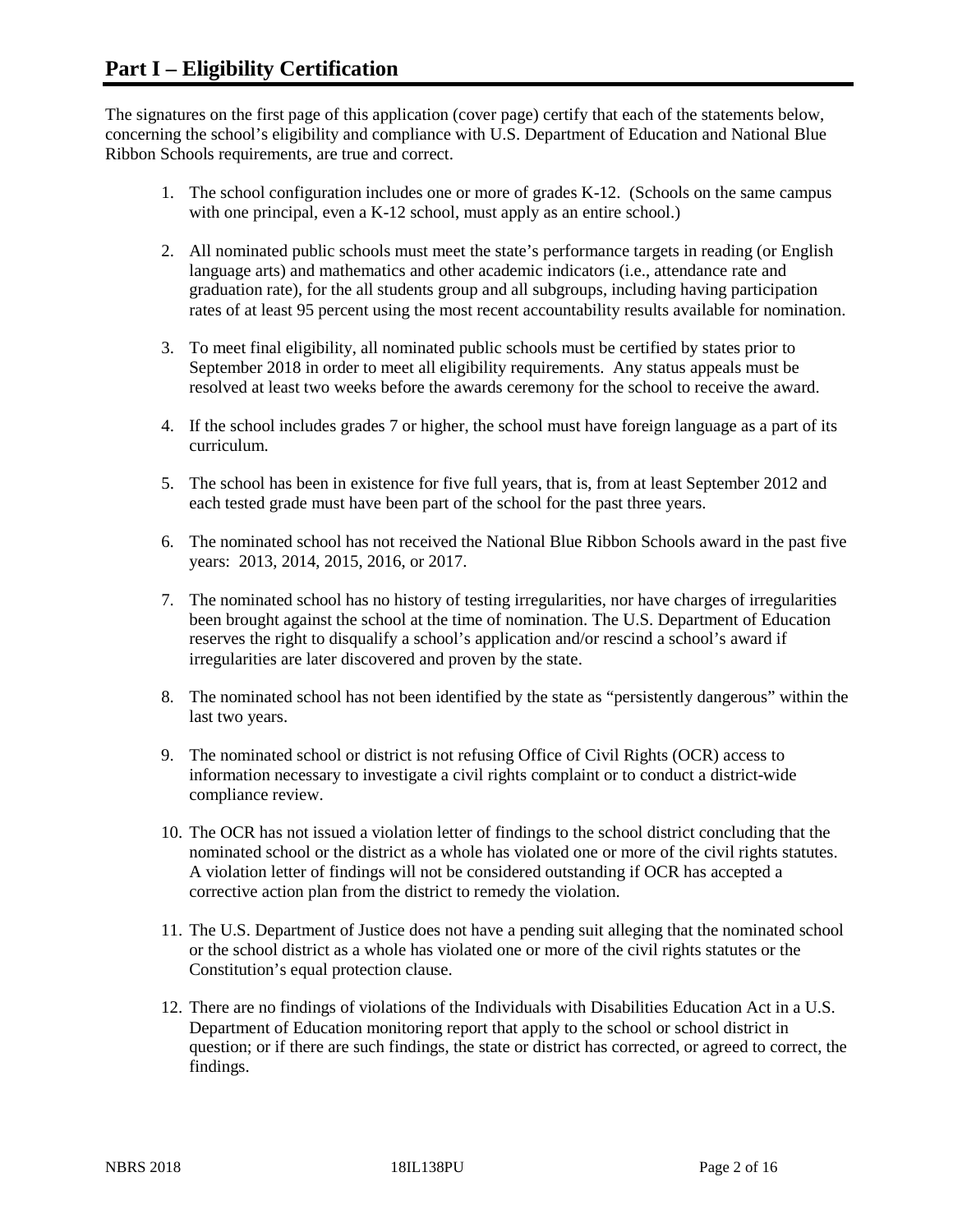#### **Data should be provided for the most recent school year (2017-2018) unless otherwise stated.**

#### **DISTRICT**

1. Number of schools in the district  $\frac{4}{4}$  Elementary schools (includes K-8) (per district designation): 2 Middle/Junior high schools 0 High schools 0 K-12 schools

6 TOTAL

**SCHOOL** (To be completed by all schools)

2. Category that best describes the area where the school is located:

[] Urban or large central city [X] Suburban [] Rural or small city/town

3. Number of students as of October 1, 2017 enrolled at each grade level or its equivalent in applying school:

| Grade                           | # of         | # of Females | <b>Grade Total</b> |
|---------------------------------|--------------|--------------|--------------------|
|                                 | <b>Males</b> |              |                    |
| <b>PreK</b>                     | 28           | 17           | 45                 |
| K                               | 23           | 28           | 51                 |
| $\mathbf{1}$                    | 36           | 23           | 59                 |
| $\overline{2}$                  | 22           | 36           | 58                 |
| 3                               | 27           | 32           | 59                 |
| 4                               | 42           | 42           | 84                 |
| 5                               | 34           | 42           | 76                 |
| 6                               | 0            | 0            | 0                  |
| 7                               | 0            | 0            | 0                  |
| 8                               | 0            | 0            | 0                  |
| 9                               | 0            | 0            | 0                  |
| 10                              | 0            | 0            | 0                  |
| 11                              | 0            | 0            | 0                  |
| 12 or higher                    | 0            | 0            | 0                  |
| <b>Total</b><br><b>Students</b> | 212          | 220          | 432                |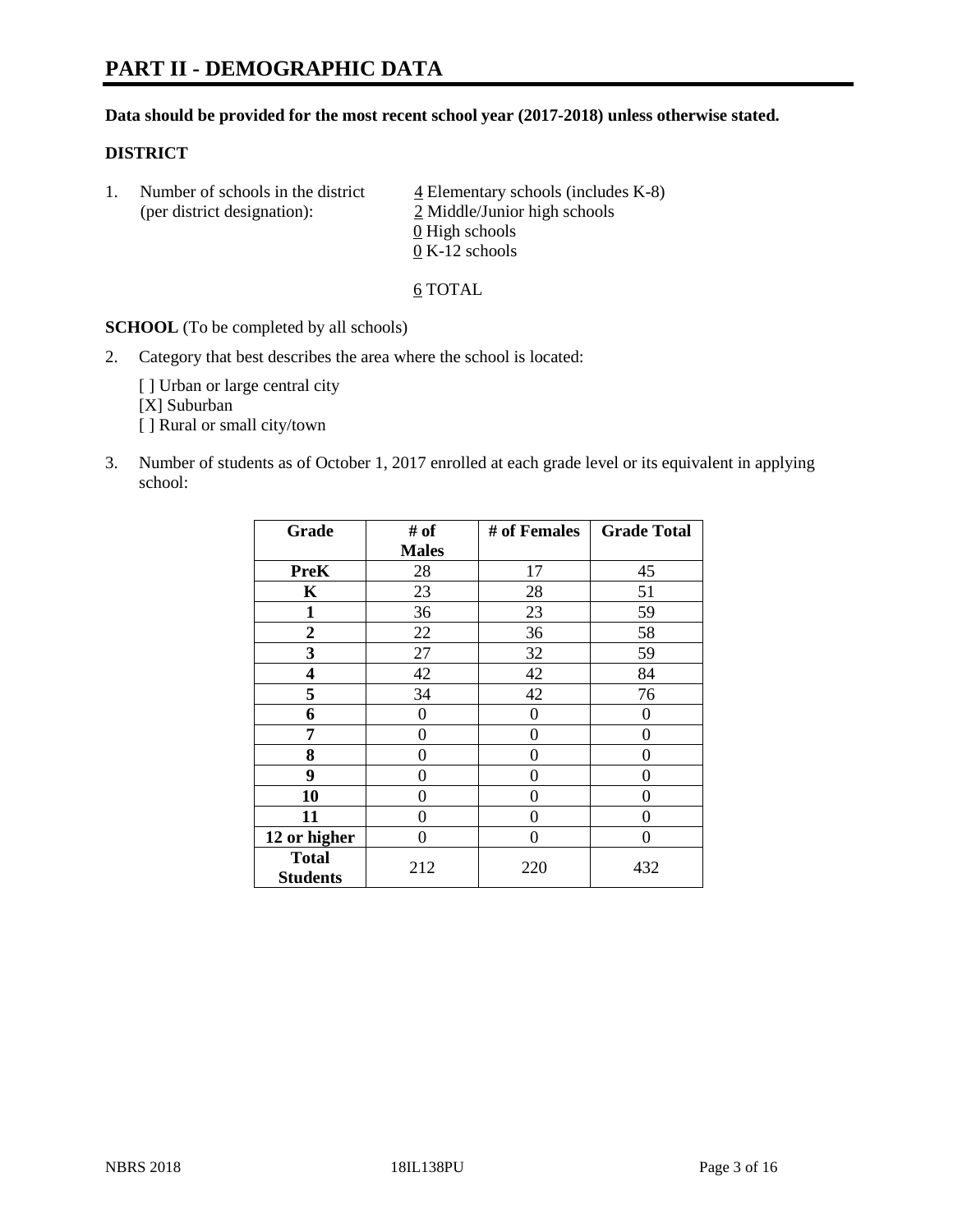the school: 8 % Asian

4. Racial/ethnic composition of  $\qquad 0\%$  American Indian or Alaska Native 0 % Black or African American 0 % Hispanic or Latino 0 % Native Hawaiian or Other Pacific Islander 84 % White 8 % Two or more races **100 % Total**

(Only these seven standard categories should be used to report the racial/ethnic composition of your school. The Final Guidance on Maintaining, Collecting, and Reporting Racial and Ethnic Data to the U.S. Department of Education published in the October 19, 2007 *Federal Register* provides definitions for each of the seven categories.)

5. Student turnover, or mobility rate, during the 2016 – 2017 school year: 3%

If the mobility rate is above 15%, please explain.

This rate should be calculated using the grid below. The answer to (6) is the mobility rate.

| <b>Steps For Determining Mobility Rate</b>         | Answer |
|----------------------------------------------------|--------|
| (1) Number of students who transferred to          |        |
| the school after October 1, 2016 until the         | 2      |
| end of the 2016-2017 school year                   |        |
| (2) Number of students who transferred             |        |
| <i>from</i> the school after October 1, 2016 until | 11     |
| the end of the 2016-2017 school year               |        |
| (3) Total of all transferred students [sum of      |        |
| rows $(1)$ and $(2)$ ]                             | 13     |
| (4) Total number of students in the school as      |        |
| of October 1, 2016                                 | 432    |
| $(5)$ Total transferred students in row $(3)$      |        |
| divided by total students in row (4)               | 0.03   |
| $(6)$ Amount in row $(5)$ multiplied by 100        | 3      |

6. English Language Learners (ELL) in the school:  $6\%$ 

24 Total number ELL

Specify each non-English language represented in the school (separate languages by commas): Russian, Spanish, Korean, Telegu, Mandarin, Bulgarian, Romanian, Bosnian, Japanese, Hindi, Lithuanian

7. Students eligible for free/reduced-priced meals: 1% Total number students who qualify:  $\frac{5}{5}$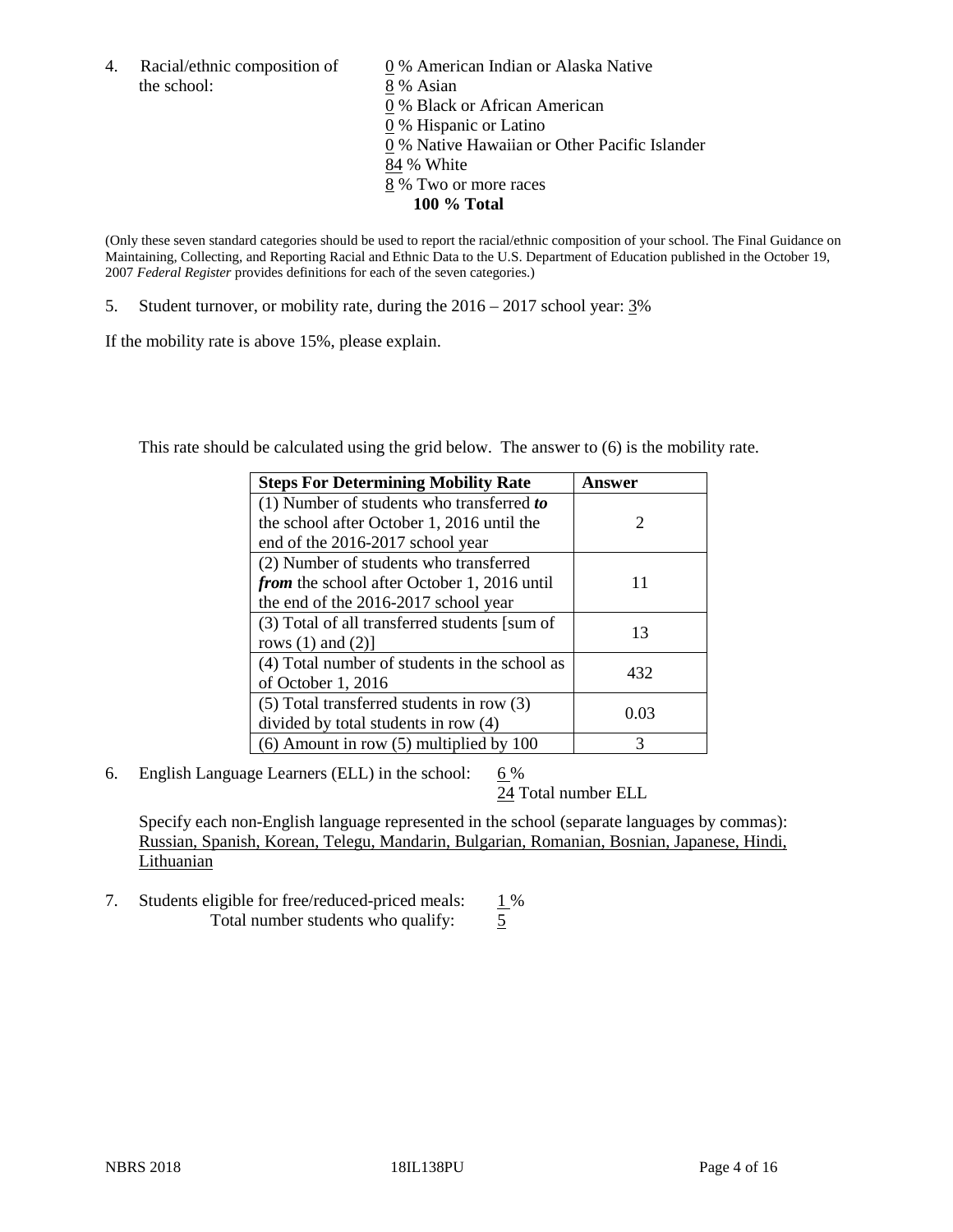88 Total number of students served

Indicate below the number of students with disabilities according to conditions designated in the Individuals with Disabilities Education Act. Do not add additional conditions. It is possible that students may be classified in more than one condition.

| 4 Autism                   | 1 Multiple Disabilities                 |
|----------------------------|-----------------------------------------|
| 0 Deafness                 | 0 Orthopedic Impairment                 |
| 0 Deaf-Blindness           | 12 Other Health Impaired                |
| 25 Developmentally Delayed | 9 Specific Learning Disability          |
| 7 Emotional Disturbance    | 17 Speech or Language Impairment        |
| 1 Hearing Impairment       | 0 Traumatic Brain Injury                |
| 0 Intellectual Disability  | 0 Visual Impairment Including Blindness |

- 9. Number of years the principal has been in her/his position at this school: 13
- 10. Use Full-Time Equivalents (FTEs), rounded to nearest whole numeral, to indicate the number of school staff in each of the categories below:

|                                                                                                                                                                                                                                | <b>Number of Staff</b> |
|--------------------------------------------------------------------------------------------------------------------------------------------------------------------------------------------------------------------------------|------------------------|
| Administrators                                                                                                                                                                                                                 | 3                      |
| Classroom teachers including those<br>teaching high school specialty<br>subjects, e.g., third grade teacher,<br>history teacher, algebra teacher.                                                                              | 23                     |
| Resource teachers/specialists/coaches<br>e.g., reading specialist, science coach,<br>special education teacher, technology<br>specialist, art teacher, etc.                                                                    | 18                     |
| Paraprofessionals under the<br>supervision of a professional<br>supporting single, group, or classroom<br>students.                                                                                                            | 13                     |
| Student support personnel<br>e.g., guidance counselors, behavior<br>interventionists, mental/physical<br>health service providers,<br>psychologists, family engagement<br>liaisons, career/college attainment<br>coaches, etc. | 3                      |

11. Average student-classroom teacher ratio, that is, the number of students in the school divided by the FTE of classroom teachers, e.g.,  $22:1$  19:1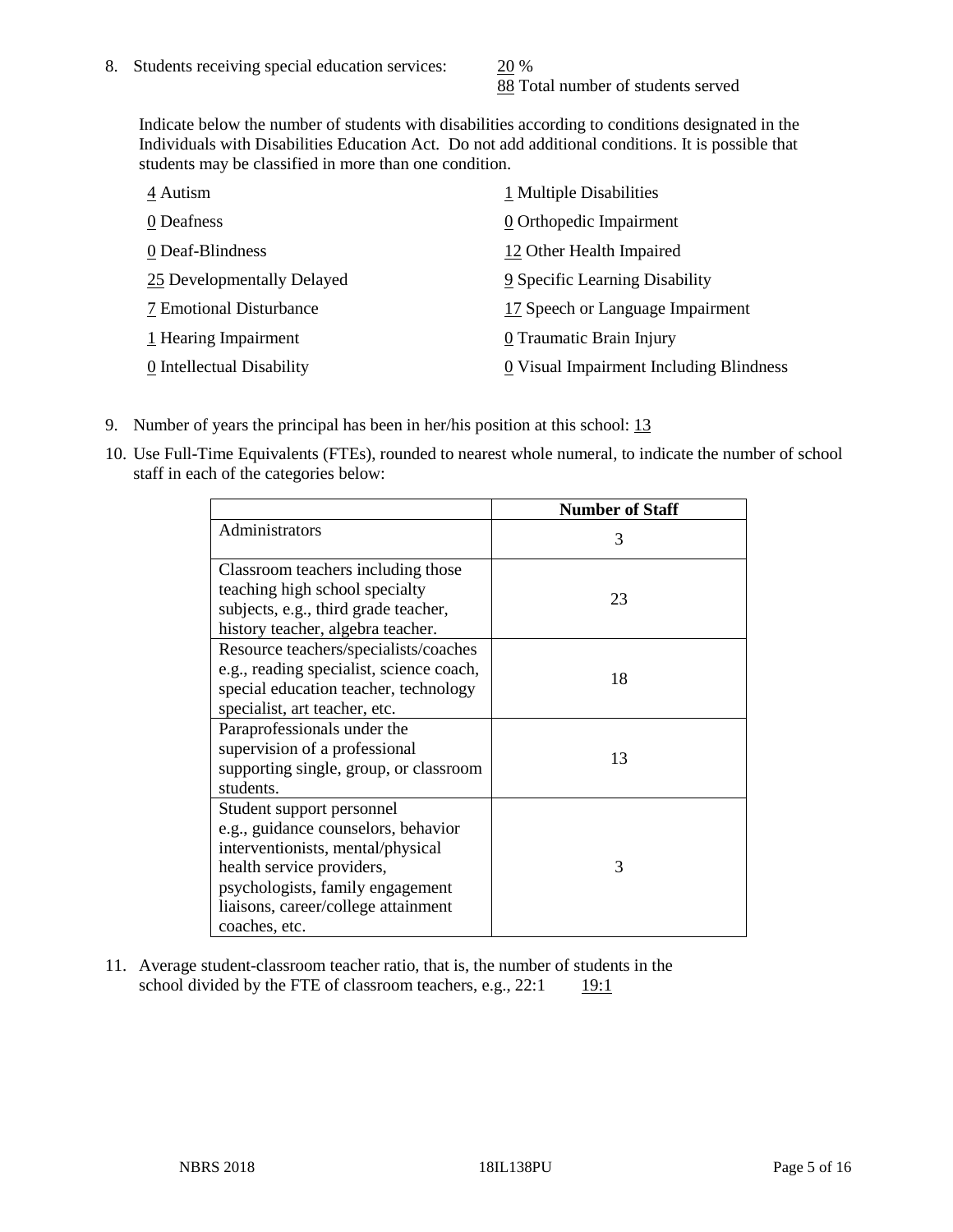12. Show daily student attendance rates. Only high schools need to supply yearly graduation rates.

| <b>Required Information</b> | 2016-2017 | $2015 - 2016$ | 2014-2015 | 2013-2014 | 2012-2013 |
|-----------------------------|-----------|---------------|-----------|-----------|-----------|
| Daily student attendance    | 96%       | 96%           | 96%       | 96%       | 96%       |
| High school graduation rate | 0%        | 0%            | 0%        | 9%        | 0%        |

#### 13. **For high schools only, that is, schools ending in grade 12 or higher.**

Show percentages to indicate the post-secondary status of students who graduated in Spring 2017.

| <b>Post-Secondary Status</b>                  |              |
|-----------------------------------------------|--------------|
| Graduating class size                         |              |
| Enrolled in a 4-year college or university    | 0%           |
| Enrolled in a community college               | 0%           |
| Enrolled in career/technical training program | 0%           |
| Found employment                              | 0%           |
| Joined the military or other public service   | 0%           |
| Other                                         | $\gamma_{0}$ |

14. Indicate whether your school has previously received a National Blue Ribbon Schools award. Yes No X

If yes, select the year in which your school received the award.

15. In a couple of sentences, provide the school's mission or vision statement.

To educate the whole child and ensure student growth.

16. **For public schools only**, if the school is a magnet, charter, or choice school, explain how students are chosen to attend.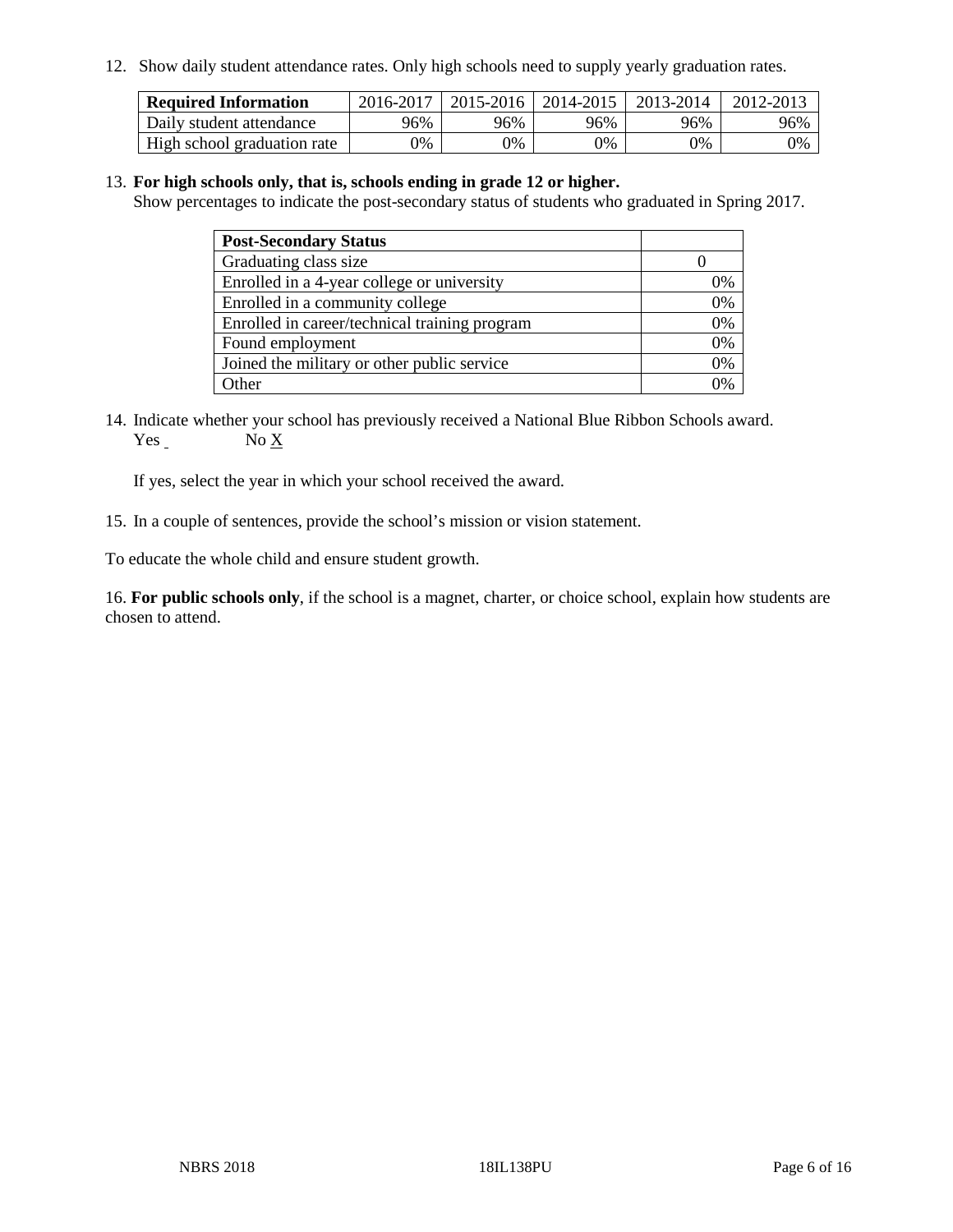# **PART III – SUMMARY**

South Park Elementary School educates 432 pre-K through fifth grade students. Located in Deerfield, Illinois, a suburb approximately 25 miles north of downtown Chicago, South Park has, since 1959, been the beating heart of a proud, hard-working community that believes strongly in providing a solid, well-rounded public education for all of its children. The South Park community treasures its history of academic excellence and philanthropic endeavors. Ask a South Park alumnus what he or she remembers about elementary school, and you will hear about the caring and inspiring teachers and amazing "Helping Hands" philanthropy projects.

Visitors who walk through the front doors immediately see a mural of The Penguin Principles, the guiding principles that the South Park community embraces both in and out of school. They also see a beautiful illustration of South Park's mascot, Parker Penguin, "riding the waves to success" on his surfboard and a video monitor with images of the energy, effort, and enthusiasm of the South Park students and staff.

Serving the needs of South Park students are 70 full- and part-time staff members working together with the mission "To educate the whole child and ensure student growth." This mission, developed in a thorough process that included all South Park stakeholders, provides the focus to encourage well-rounded, empathetic, and highly engaged citizens. It begins with the youngest students in Deerfield. South Park is home to District 109 Helping Hands Preschool, which prepares the earliest learners to succeed in kindergarten and beyond by offering instructional support and activities that focus on pre-academic, problem-based learning, STEM, social-emotional, motor, and language development in the most authentic and rich learning environment. South Park offers extras not provided in a typical preschool such as access to a gym, library, upper-grade helpers, and connections to the District 109 kindergarten curriculum.

Out of the mission came a vision statement and action plan. South Park's vision is "to develop a collaborative learning community and a positive school climate in which students and staff will feel safe to grow academically, socially, and emotionally, and where innovation is encouraged and proliferated." This vision, initiated in August 2017, includes four important action plan goals:

1. Special- and general-education staff will collaborate regularly, efficiently, and effectively to ensure student growth.

2. General-education staff will improve students' academic experience by setting weekly team meeting agendas that focus on developing student success criteria, setting assessment benchmarks, and building cohesive units of instruction.

3. Staff will create a safe learning environment in all spaces inside the school by adhering to a consistent set of expectations that address the needs of the whole child.

4. The South Park staff will continue to grow as innovators in their field, providing a progressive educational environment for all learners.

Through a staff-led visioning committee, weekly staff meetings, numerous professional development activities, book studies, and weekly team meetings, the South Park staff members work diligently to live by the mission.

In the fall of 2016, South Park was one of only five schools to receive the prestigious Illinois ASCD Whole Child Award. Winning this award confirmed that the South Park community is committed to educating the whole child, dedicated to meeting the social-emotional and academic needs of children.

South Park's Penguin Principles guide the staff and students on a daily basis. These simple yet powerful rules are: Be Respectful, Be Responsible, Be Helpful, and Be Safe. They are taught, modeled, and positively reinforced through classroom lessons, school-wide assemblies, and constant reminders. They provide students the common language and tools to lead positive, caring, and productive lives, in and out of school.

The Penguin Principles are personified in South Park's long history of philanthropy. Each school year, South Park staff and students participate in numerous philanthropic projects, including assisting the local food pantry, creating sack lunches for people in need throughout the Chicagoland area, and assisting others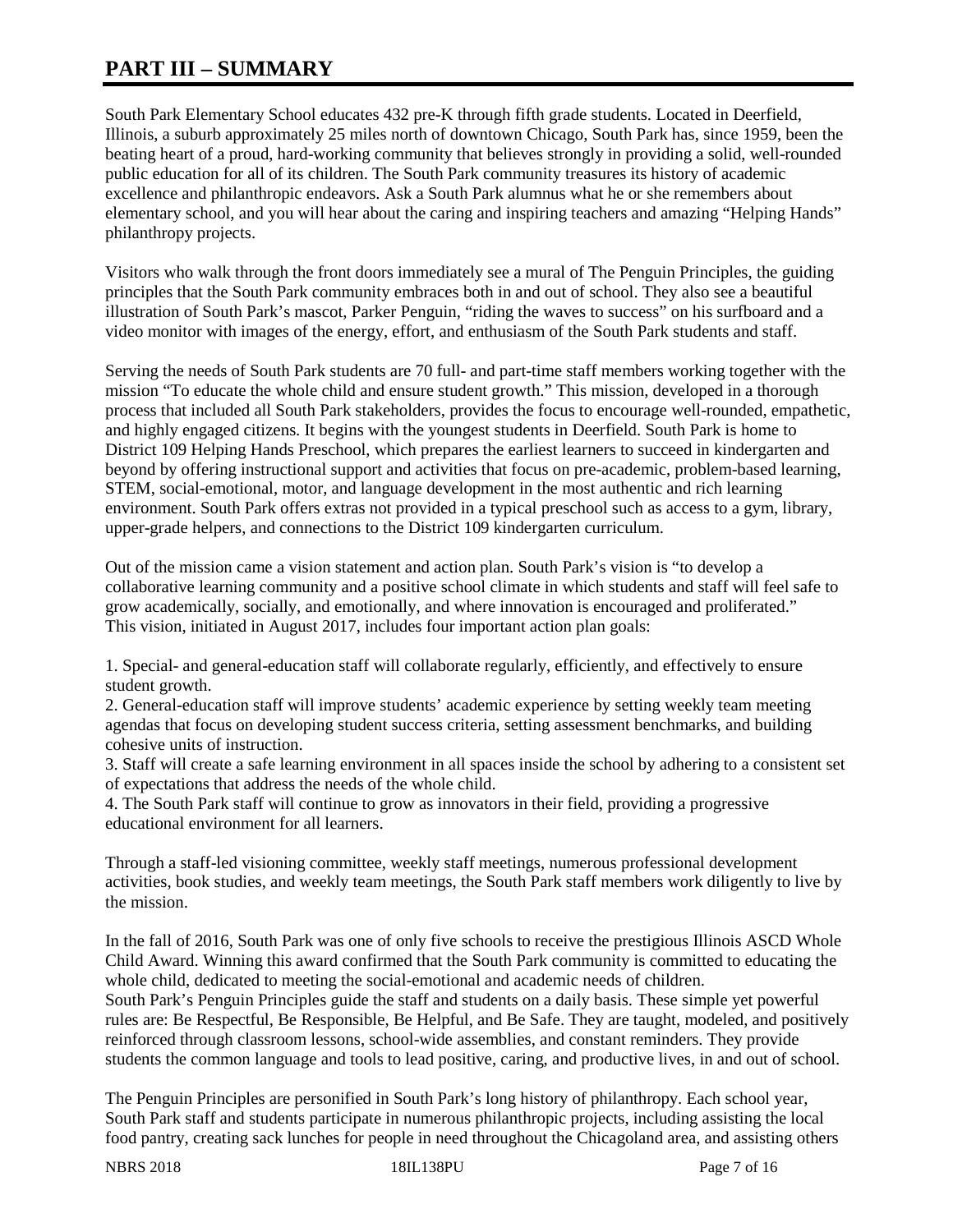throughout the world in many ways through generous fundraising. The student council sponsors two or three drives each year, collecting food, toiletries, books, shoes, coats, hats, gloves and other essential items for those in need. Many projects require hands-on work by the students. Students have created blanket squares for Project Linus, sorted clothing for Cradles to Crayons, packed lunches for Uncle Pete's Lunch Program, and jumped rope for hours to raise money for the American Heart Association. To culminate each year of service, South Park School holds Helping Hands Day, when students participate in a school-wide activity to raise money or collect items for student-selected causes.

South Park is a very special place for students to learn and grow. The students, staff, and parents are proud of the focus on the whole child, on the positive principles our students personify, and the philanthropic projects that connect the school to the greater community.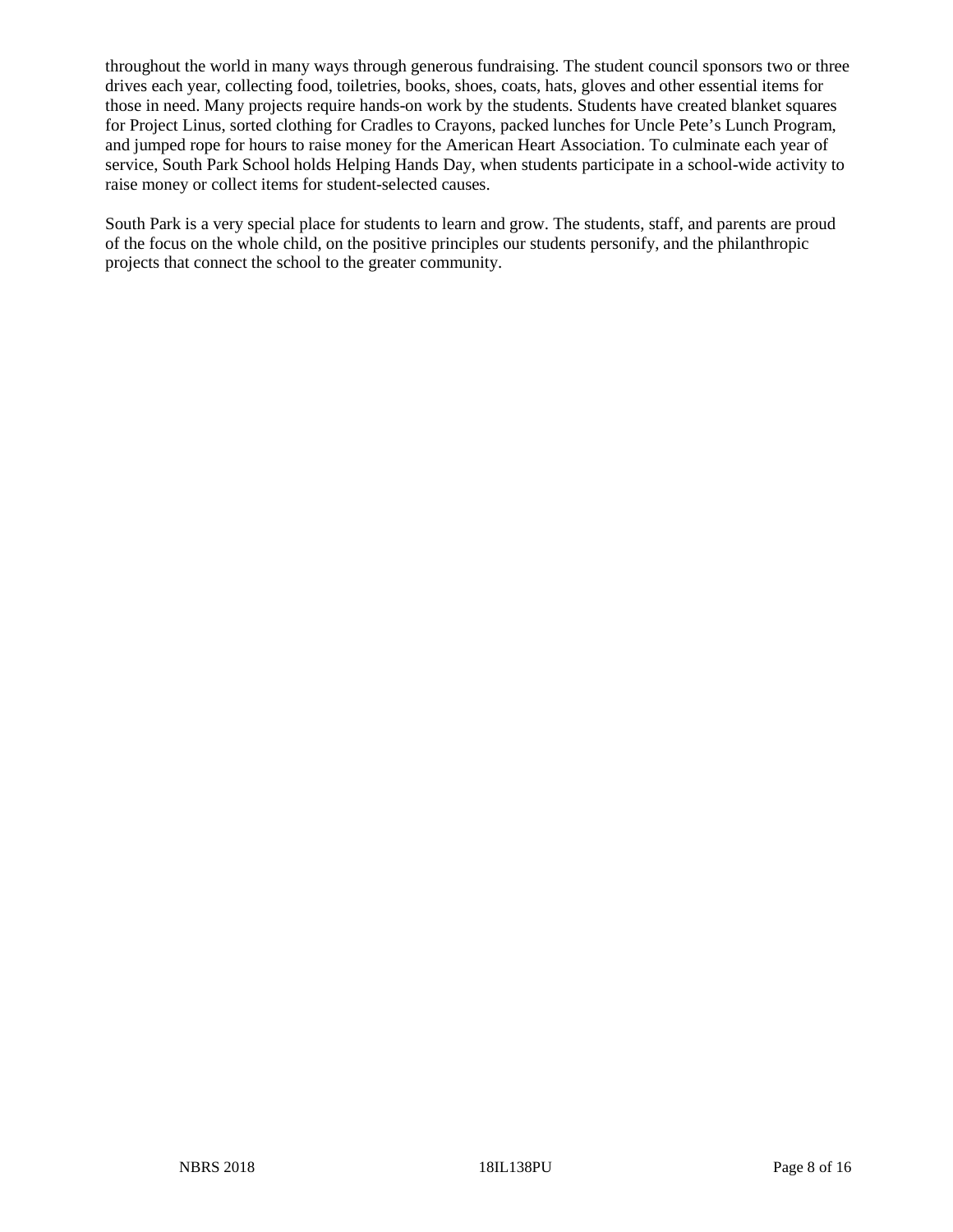## **1. Core Curriculum:**

Teachers at South Park Elementary School embrace a team approach to developing curriculum that is driven by the Common Core State Standards. Using the District-provided scope and sequence, teachers craft units of instruction using a variety of open educational resources and use formative and summative assessment data to make decisions about what materials best meet student needs. The core curriculum at South Park has become increasingly personalized, allowing students to move at their own pace through grade-level content and beyond. This rigorous, flexible instructional program fosters limitless student growth.

South Park advocates for a balanced approach to literacy instruction. Students engage in a Common-Core aligned program that includes 60-75 minutes of daily practice of independent and small-group reading instruction, writing about reading, and word study. Using a variety of long and short texts, students learn to read closely, analyze, and think deeply about text. They are challenged to ask questions and make claims about what they read, supporting their ideas with evidence from the text.

Teachers use a variety of materials to support students in learning to read and reading to learn. In kindergarten and first grade, students receive daily instruction in foundational skills in a co-taught environment with the school-based interventionist. This rich, differentiated instruction results in huge growth and provides students with a strong skill base as they progress through the grade levels. Students practice phonics and phonemic awareness using the Fundations $\overline{R}$  W ilson Language B asics program and the Phonemic Awareness Curriculum by Michael Heggerty, Ed.D. in small groups to develop early literacy skills. Teachers use the Fountas and Pinnell Benchmark Assessment System, MAP for Primary Assessment, and other tools to determine each child's independent and instructional reading level. Then, teachers integrate digital tools such as Raz-Kids, Epic!, Reading Eggs, and classroom libraries to provide a range of leveled text for small-group instruction and independent practice. Students are challenged to respond to reading in a variety of ways, both in writing and digitally using Seesaw.

In the intermediate grades, teachers utilize a variety of long and short fiction and nonfiction texts to continue to develop students' literacy and analysis skills. Students work together in partnerships and book clubs to deepen comprehension and connect text to their own lives. Students are regularly exposed to direct instruction, independent and small group practice, word study, and response to reading.

Students in grades K-5 receive 45-60 minutes of daily writing instruction during writing workshop. Teachers follow the Teachers College Reading and Writing Project Units of Study for Writing program. Students practice narrative, argumentative, and informational writing across a variety of genres. The Writing Units of Study emphasizes a gradual release model, providing direct instruction in daily mini lessons and giving students opportunities to practice writing independently. This program is rigorous; units often challenge students to standards beyond their grade level. Teachers have noted a marked improvement in students' writing skills and stamina. Grammar instruction is authentically interwoven throughout the units so concepts are taught in context rather than in isolation.

Math instruction at South Park is guided by a District-provided Common Core aligned scope and sequence, based on the Model Math Curriculum from the Illinois State Board of Education. Teachers access a variety of open educational resources to create a program tailored to the students in their classes. Students are not restrained to grade-level standards and teachers are encouraged to expose students to content beyond grade level when they demonstrate readiness. Teachers build in weekly time to focus on the application of mathematical concepts to real-world problems. This problem-solving work attends to the mathematical practices laid out in the CCSS. In addition, teachers integrate opportunities for structured math talk, including standard "Number Talks" and the routines in High-Yield Routines Grades K-8 by McCoy, Barnett, and Combs. Teachers foster a growth mindset in their students, particularly in mathematics and problem solving.

Teachers use a variety of resources to integrate science and social studies. Social studies content is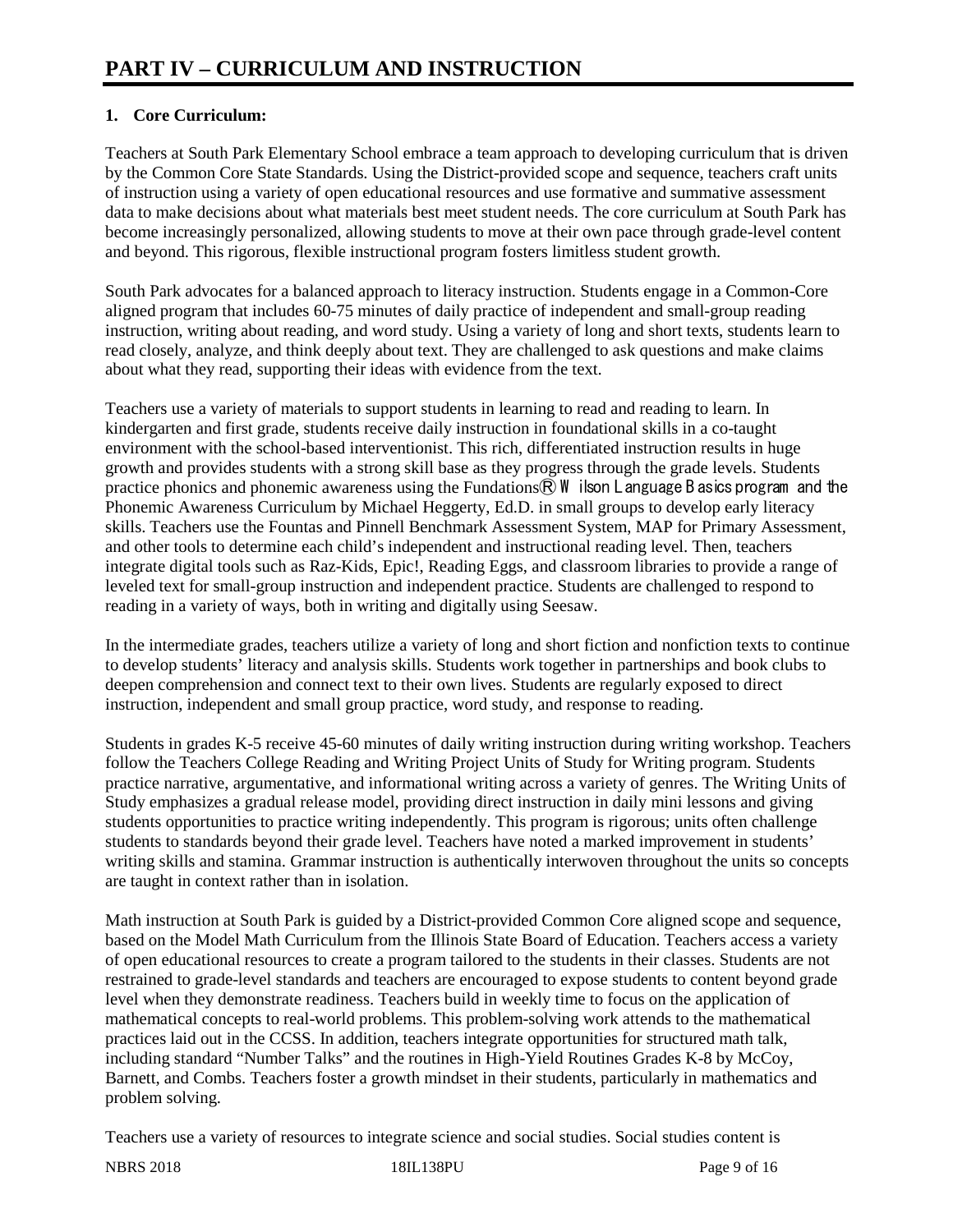intricately woven into the fabric of literacy instruction. Students are exposed to historical and civics topics through literature and non-fiction text and complete social-studies focused research as a part of their work in writing workshop.

Every three to four weeks, students complete six-day modules in the state-of-the-art SmartLab where they work on STEM projects under the guidance of the Library Media Center director and classroom teacher. In addition, teachers make use of the TCI Interactive Science Curriculum, supplemented with modules from Mystery Science. Teachers at South Park always find ways to make science instruction inquiry-driven, problem-based, and hands-on.

District 109 Helping Hands Preschool develops school readiness skills in the District's youngest students with a robust foundation in language arts, STEAM, fine and gross motor development, and social-emotional learning. The inclusive program, which integrates students with special needs and their typically developing peers, provides access to the resources of an elementary school, allowing a seamless transition to kindergarten in District 109. Preschool staff collaborate with elementary colleagues to ensure developmentally appropriate academic and social-emotional instruction aligns with elementary standardsbased instruction. District 109 kindergarten teachers indicate students who come to them from Helping Hands possess the academic and school readiness skills to be successful learners.

#### **2. Other Curriculum Areas:**

The South Park staff believes in educating the whole child. Students at South Park participate in a variety of classes outside of the core subject areas. In order to educate the whole child, students receive instruction in the visual and performing arts, physical education, Spanish, library, and STEAM education. These classes challenge students to create, collaborate, communicate and use critical thinking skills on a daily basis. The teachers of these various subject areas meet on a regular basis to discuss student progress, concerns, and possible interventions so that each and every student can be successful in every setting.

South Park's visual art classes encourage students to think like artists. Students in grades kindergarten through fifth grade receive an hour of art instruction each week. South Park's student artists are encouraged to explore a variety of media, topics in art history, and techniques. Students are engaged in exploration, play, and collaboration as they create their work. Students in older grades engage in a studio workshop that encourages them to generate their own ideas for their artwork and create work that has personal connection and meaning. Students receive individualized feedback and differentiation based on their progress, and they are free to make choices on the subject matter and media that is represented in their work. South Park artists are creative, curious, reflective and engaged.

Every student receives at least an hour of instruction in music every week. Curriculum in music education includes activities for students to create, perform, respond, and connect to the musical world around them. Students use this class to explore their roles as musicians in our world. In fourth and fifth grade, students are given opportunities to add instrumental music instruction into their weekly instruction. South Park also offers an extracurricular choral ensemble that promotes the value of singing. All of these performing art offerings involve a performance for the community. These performances help build a positive and community-focused climate.

The Spanish program at South Park promotes global citizenship to students in kindergarten through fifth grade. Students work towards proficiency through speaking, reading, writing and listening activities. Students receive Spanish instruction for 60 minutes per week. They use books, songs, games and other interactive activities to build confidence and love of the language.

The South Park Library Media Center program encourages students to be lifelong readers, enjoy various authors and illustrators, become responsible digital citizens, and utilize research skills to find and evaluate sources. In a space that promotes collaboration and offers room for large- and small-group instruction, it provides instruction to all students in grades pre-kindergarten through 5th grade. Students have access to an online library catalog, eBooks, databases, and online encyclopedias. The LMC is a hub of technology for the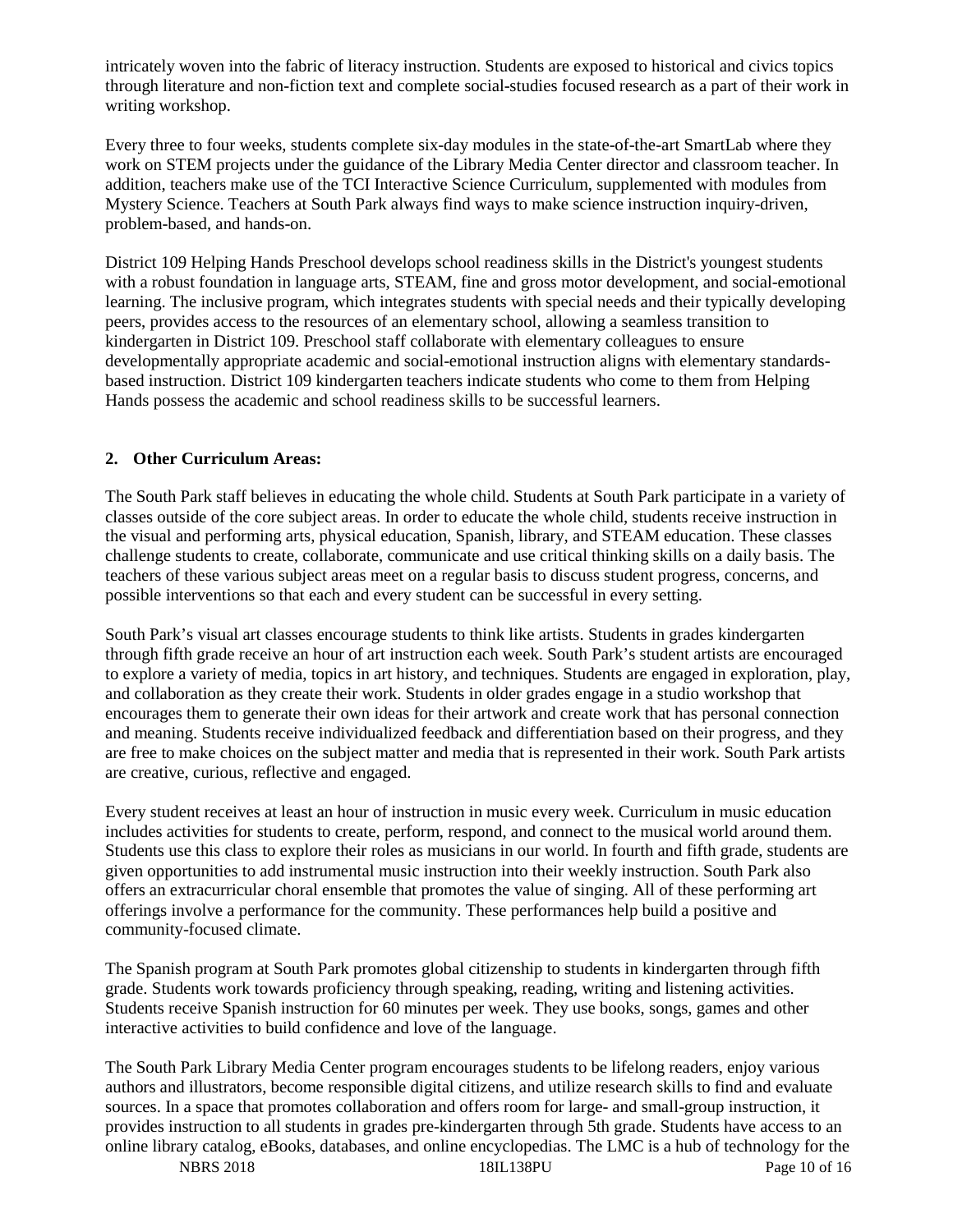school, supporting students' use of both iPads and Google Chromebooks, and encouraging students to use various applications, including iMovie, Padlet, and Google Classroom. The Library Information Specialist also coordinates the school's SmartLab, which provides exciting, hands-on STEAM instruction to all third, fourth and fifth graders with lessons on coding, graphic design, circuitry, digital communication, mechanics, and structures.

South Park students receive a comprehensive physical education curriculum and are given daily opportunities for physical activity and health/nutrition concept acquisition. Students learn how to apply health-related fitness components to PE lessons and daily life. They learn the benefits of lifelong fitness through a wide variety of activities and work on the skills that can help lead to confident and successful participation in an active lifestyle. The PE program builds values in sportsmanship and focuses on fun while teaching students about how to control their bodies and different equipment while participating in sports and activities. While participating in group games and activities, older students focus on teamwork, stressing the use of strategy and proper skill form, to increase their chances of success. These students also use the Fitness Gram as a way of assessing and monitoring their levels of fitness across the different components. This emphasis helps students focus on how they can choose a healthy lifestyle, monitor it, and take ownership of their day to day choices about nutrition and fitness.

#### **3. Instructional Methods, Interventions, and Assessments:**

South Park Elementary School is a community of educators who strive to provide high-quality instruction to all students. Common Core State Standards-based instruction is differentiated based on the varying needs, abilities, and interests of each student. All teachers participate in ongoing professional development, which allows them to employ a variety of strategies to support the learning of the whole child. Classroom teachers deliver daily whole-group and small-group differentiated instruction in English language arts and math. Project-based learning (PBL) activities allow students to utilize communication, collaboration, critical thinking, and creativity. For example, the fifth grade students participate in a PBL activity by creating a household budget based on a hypothetical salary for a self-selected future profession. In third grade, students planned an architectural redesign of a local water park and submitted the plans to the corporate office.

South Park is a 1:1 school; each student in grades kindergarten through second has an iPad and each student in third through fifth grade has a Chromebook. This technology-rich environment fosters ongoing collaboration between teachers and students, and among students. It allows teachers to develop, discover and share valuable resources to enhance student engagement and learning, and it embeds instruction and assessment opportunities, both in and out of the classroom. District 109 tracks the value technology adds to teaching and learning by administering an annual survey from research partner BrightBytes. South Park staff regularly review the data from the survey to improve staff and student use of technology.

Student assessments are integrated into the daily work with students. Teachers use the data gathered from formative and summative assessments to create flexible groupings. This process provides data for the Response to Intervention (RtI) team when a student is not showing progress or needs additional support outside of the classroom. The RtI team, which includes two instructional coaches, administrators, school psychologists, and a National Board Certified interventionist, collaborates with the general and special education departments to design and provide individualized and explicit interventions.

Teachers use a variety of sources, including the Measures of Academic Progress (MAP), Partnership for Assessment of Readiness for College and Careers (PARCC), and AIMSweb Plus, to collect multiple data points throughout the school year. Students who are performing below the 40th percentile on nationally normed measurements may qualify for tiered intervention in reading and math as additional supports to the differentiated instruction in the general education classroom. The team also decides if additional screening is warranted to make a decision to move a child from a tier 1 into a tier 2 intervention. The progress of students receiving a tier 2 or 3 intervention is monitored every 10 days through the use of AIMsweb Plus. At the end of a 40-60 instructional day cycle, the RtI team meets again to go over the data.

NBRS 2018 18IL138PU Page 11 of 16 The interventionist meets with classroom teachers, reaches out to confer with parents, and develops a new plan moving forward based on the data collected. All interventions are delivered with fidelity and the team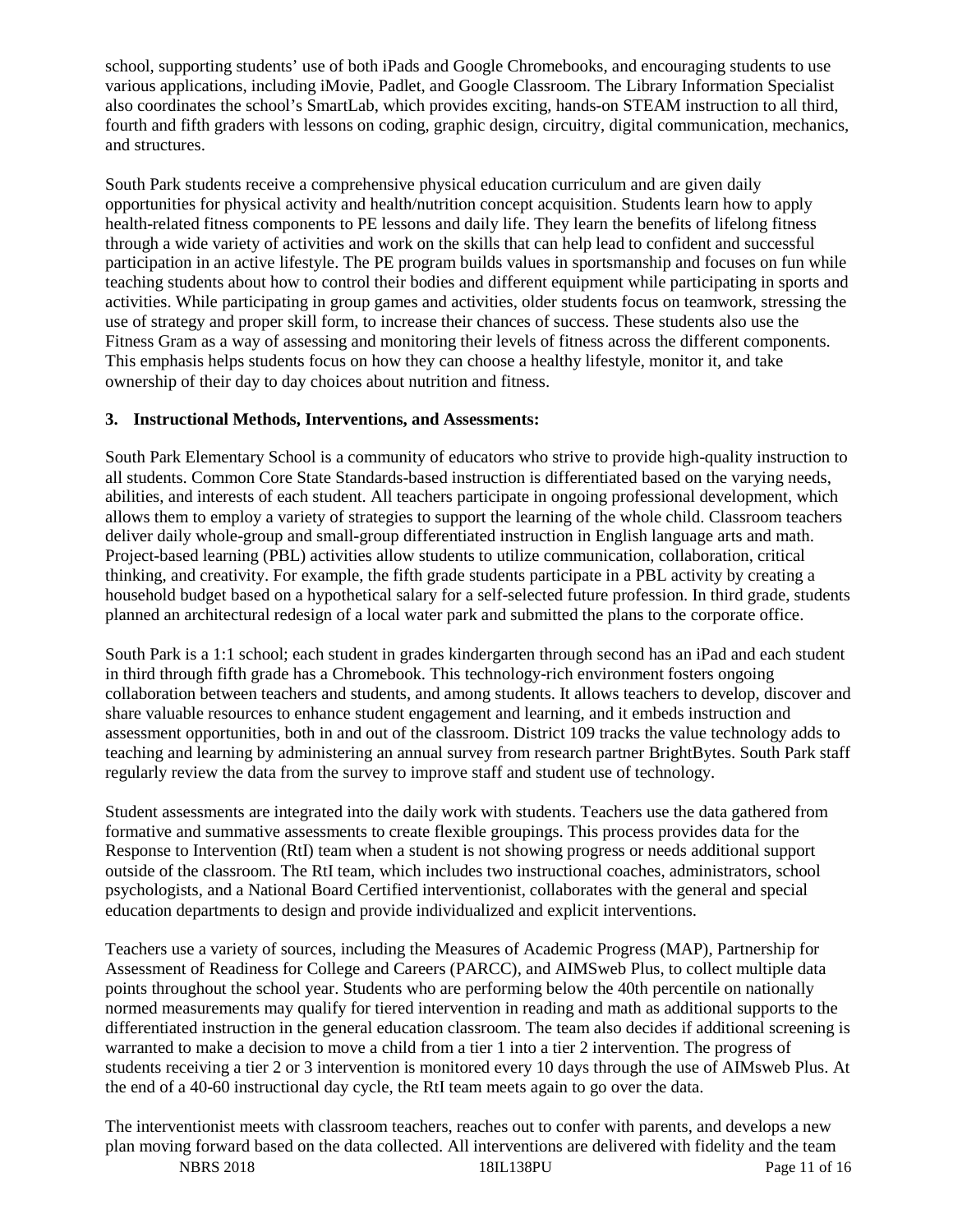collaborates on a weekly basis to discuss students who are in need of additional support. The South Park interventionist pushes into kindergarten and first grade classrooms on a daily basis to provide a systematic approach to phonics to all students. The focus on early intervention has helped to decrease our number of students needing additional tier 2 and 3 support for early literacy skills.

Students who do not demonstrate adequate progress may be referred for a case study evaluation. If a student is found eligible for special education services, a team consisting of specialists and parents develop and implement a tailored, appropriate, and rigorous educational plan for the student. Specialists can include but are not limited to cross-categorical resource teachers, speech-language pathologists, school psychologists, and occupational therapists. Students who qualify for English Language Learning (ELL) instruction may also receive RtI and special education services if indicated.

An accelerated curriculum is available for students who significantly exceed grade level expectations. To encourage higher-level thinking and problem-solving skills, eligible second through fifth grades students participate in gifted programs through pull-out instruction. In the general education classroom, District-level and building instructional coaches support classroom teachers in designing enrichment activities to maintain high levels of achievement and growth.

South Park Elementary School effectively integrates high-quality instructional strategies, intervention, and assessment so that all students are provided with an educational environment that supports their learning and growth.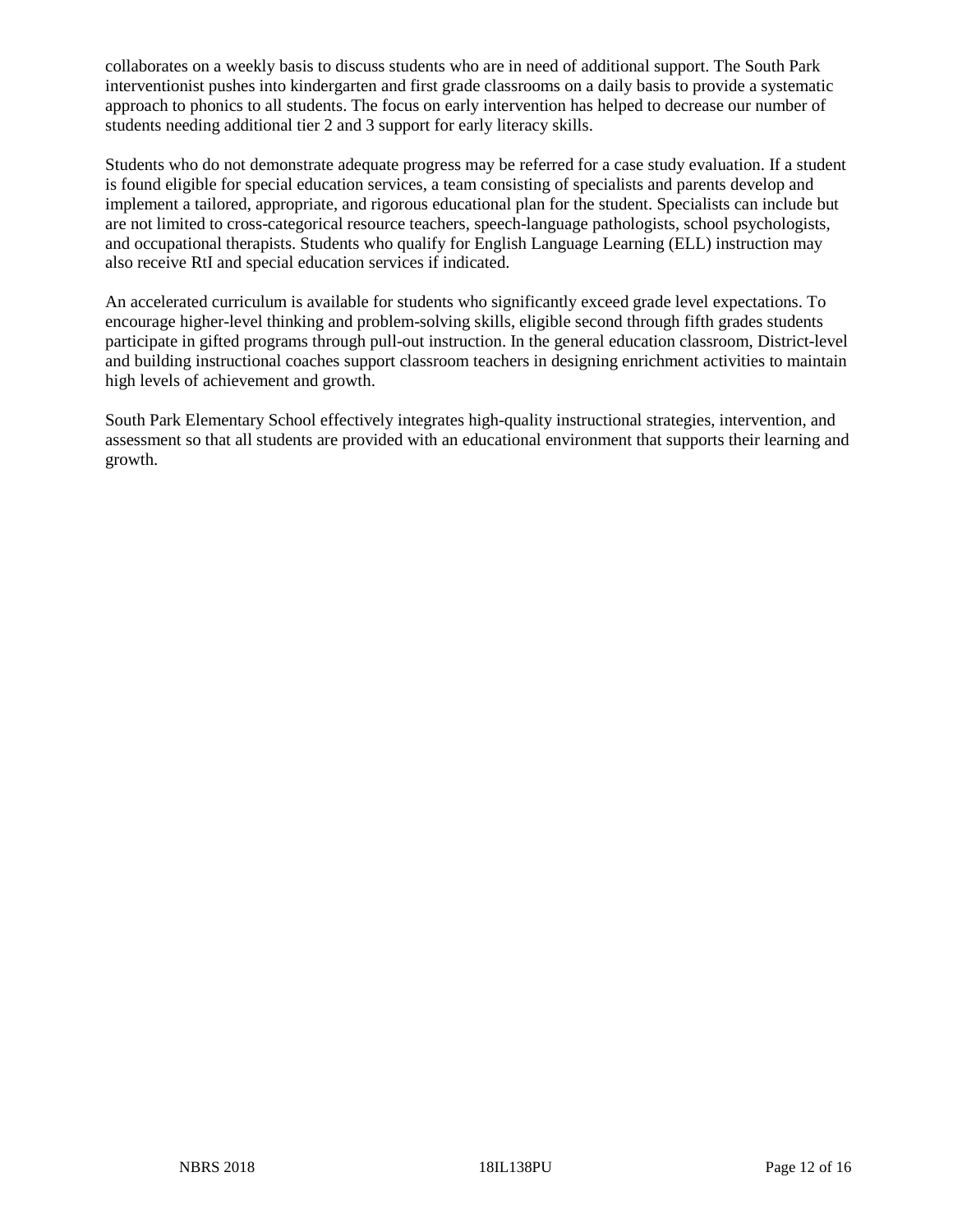## **1. School Climate/Culture:**

South Park's positive school climate begins with trust and open communication that builds connections and community. The school has developed a culture of respect where students, teachers, and parents feel safe sharing their ideas to improve all aspects of the school.

South Park's primary mission is: "To educate the whole child and ensure student growth." Students, educators, and families work together to live this shared school mission. Sustaining a positive school climate is an ongoing process, and the South Park community is committed to the work it takes to ensure fun and productive teaching and learning. Older and younger grade classrooms buddy up and form crossgrade-level learning communities that foster the development of social, emotional, and academic learning.

The students and educators are engaged in their work, motivated to grow, and mutually respectful, in large part due to the school's "Penguin Principles," which include being responsible, respectful, helpful, and safe. These principles, which are promoted throughout the school daily, help cultivate trust, which contributes to our positive and motivating learning environment. Students and educators also come together in assemblies to promote a positive school culture. Singing our South Park song, practicing the Penguin Principles, and recognizing the many achievements of the students at South Park during daily announcements all help to cultivate a positive school climate.

Students know their voices matter and are always willing to share their knowledge and talents. Student choice and voice are active in school-wide philanthropy projects, student-created morning video announcements, participation in District and school-wide surveys, student participation in the interviewing process for administrators, and annual Helping Hands philanthropic projects.

Educators have a voice in choosing and leading professional development, and they are encouraged to take risks in the teaching and learning taking place each day. Teachers are given the chance to apply for Districtwide innovation grants with a focus on an area of education that individual or groups of teachers feel most passionate about, improving the overall climate of the classrooms and school.

The teachers at South Park feel valued and supported. The PTO provides luncheons that allow teachers to be recognized for their continual commitment to the students at South Park. In addition, teachers are showered with love from their students in parent-organized activities, like letters to teachers and studentcreated gifts to show appreciation for all that teachers do. Teachers are also given financial support from the PTO, which purchases items beyond the school budget to enhance instruction.

At South Park, teachers, students, and parents are a community of learners committed to educating the whole child and ensuring student growth.

## **2. Engaging Families and Community:**

South Park Elementary School brings together a community that strongly supports students and teachers through a strong Parent Teacher Organization, direct parent involvement in the classroom, clear and consistent communication, and philanthropic efforts.

From the back-to-school ice cream social to the bike rally to Bingo and movie nights, the PTO keeps parents connected to the school. The organization provides financial and volunteer support for classroom activities and offers enhanced learning opportunities with speakers and assemblies. The PTO donated generous funding for South Park's SmartLab, a hub of student learning engagement.

Parents serve as guest readers in classrooms, and teach students about influential artists through the Art in Action program. Parents also are involved in the South Park STEM Club. Parents who work in STEM fields teach students about ways to use science, technology, engineering, and math in their everyday lives.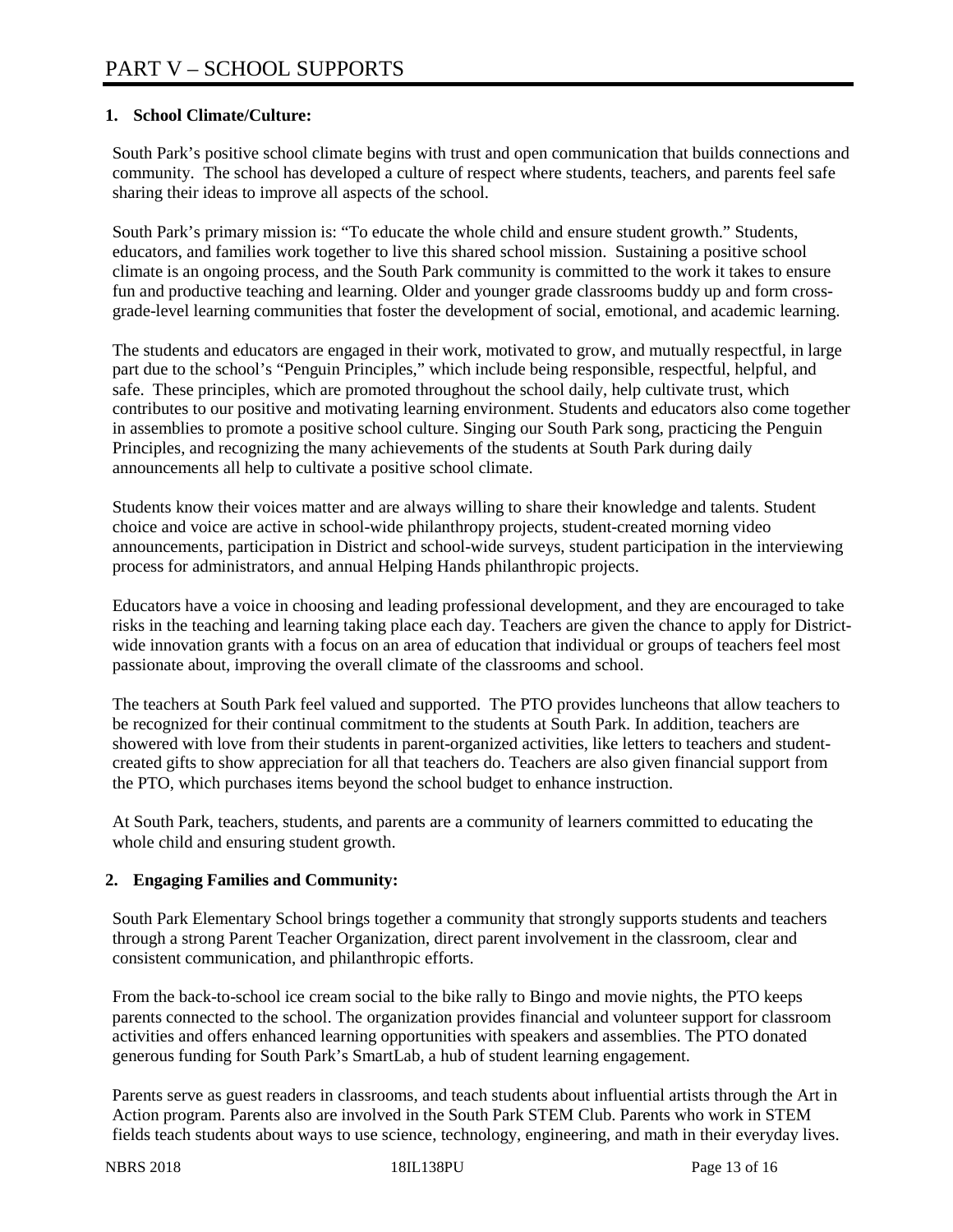Parents also coach Destination Imagination teams.

At South Park, teachers, administration, and students use a variety of resources to engage and connect with families and community members. The principal's weekly "Friday Focus" newsletter offers parents and grandparents timely updates on school events and activities. South Park staff members use Facebook, Instagram, and Twitter, using #sp109 and #engage109 to share exciting, innovative, and creative things happening throughout the school.

Seesaw, a student-driven digital portfolio, connects parents with their students' daily academic experience. Parents login and view student videos, pictures, and essays. This digital journal allows families to "like" posts, provide comments and feedback on student work, as well as receive important updates from teachers.

This year we held a parent town hall meeting with the Deerfield Police Department on the topics of digital citizenship and online safety. The event was very well-attended and much appreciated by the parents, and the police and school administration shared their expertise with the parents.

The South Park community participates in many local, national and international philanthropy projects, and has become widely known for its culture of caring. The spring Helping Hands Day is a much-anticipated tradition when students create and organize a school-wide philanthropy project to benefit organizations such as the Make-a-Wish Foundation, Heifer International, Katrina assistance, and the Ronald McDonald House. Each February, South Park contributes to "Project Linus," which provides blankets for children who are seriously ill and in the hospital. Every South Park student decorates a quilt square that is sewn into quilts for children. South Park also participates in the Uncle Pete's Lunch program, which delivers sack lunches to the needy in the Chicago area, and holds regular collections for the local food pantry, as well as clothing drives for children in nearby schools. These activities not only benefit the organizations and people who are recipients, but also give the South Park community an opportunity to come together to provide students with meaningful service-learning experiences.

#### **3. Professional Development:**

Professional development at South Park Elementary School is guided by the school's mission and vision. The vision is "to develop a collaborative learning community and a positive school climate in which students and staff will feel safe to grow academically, socially, and emotionally, and where innovation is encouraged and proliferated."

After staff members read George Couros' The Innovator's Mindset this year, South Park's professional development immediately flipped and grew. Couros suggests that teachers should have the opportunity to pursue their passions and grow themselves professionally without being subject to one-size-fits-all professional development. Thus, South Park launched "Learning Leader Cohorts" (LLCs), designed and guided by staff members themselves. Teachers selected their topics, set their goals, and collaborated to reach those goals. Once their work was complete, LLCs shared out their progress to the larger staff, enriching everyone professionally.

The schedule in District 109 supports this model, with "Early Release Wednesday." Each Wednesday, students are dismissed an hour early to provide consistent, focused collaboration time for staff.

South Park School is fortunate to have two instructional coaches who offer job-embedded professional development to all staff. The instructional coaches design and deliver personalized professional development in large groups, grade-level teams, and one-on-one with teachers. As part of the adoption of the Lucy Calkins Units of Study writing program, every classroom teacher recorded a video of himself or herself teaching a writing mini-lesson. With the guidance of the instructional coaches, they critiqued their instruction and worked to improve and fine tune it. This PD was well-received by staff, and markedly improved instruction.

NBRS 2018 18IL138PU Page 14 of 16 South Park teachers have numerous opportunities to receive professional development from the District's educational partners. This year, teachers received training regularly from TenMarks, Edmentum, ECRA,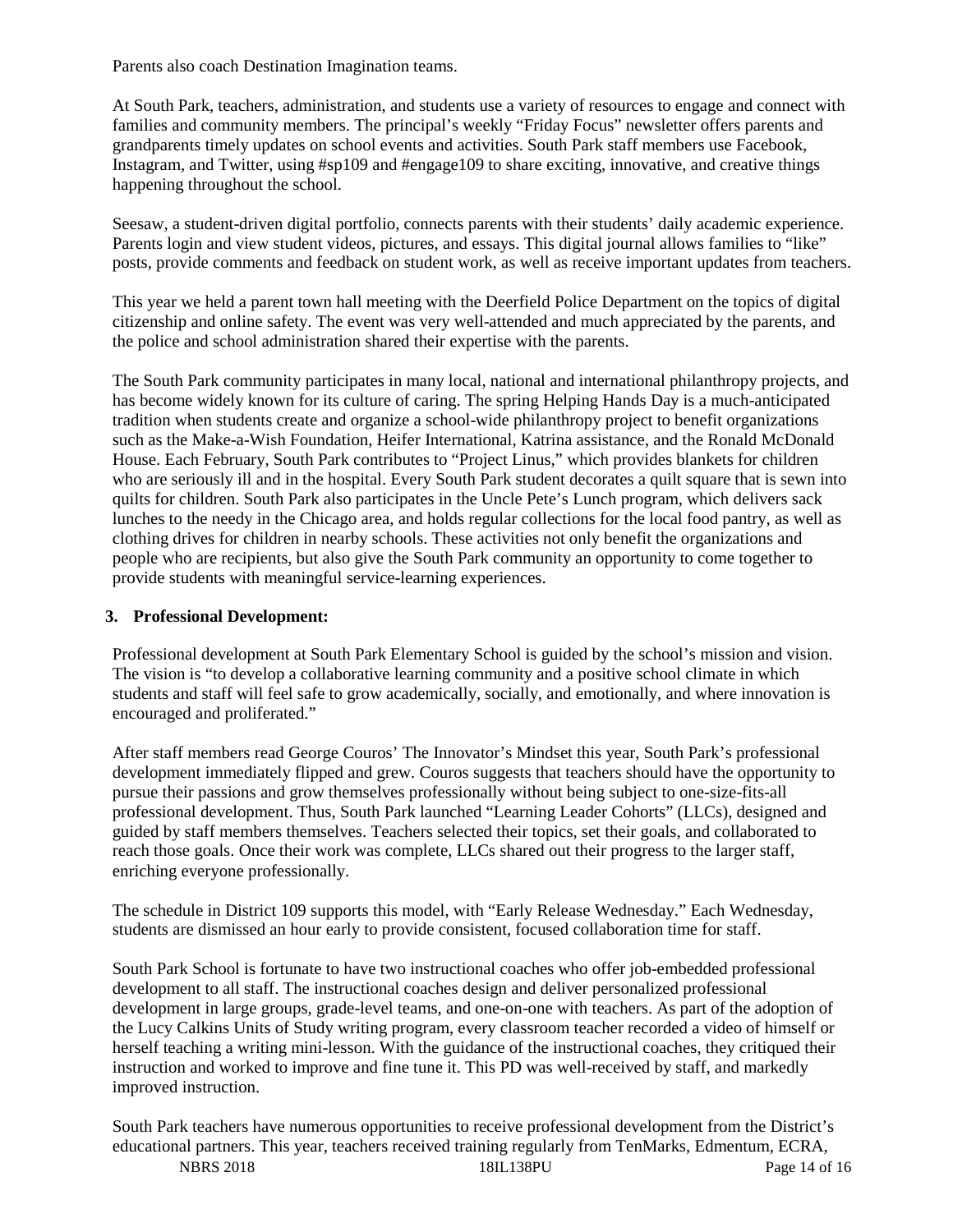Apple, and Nearpod.

Teachers and staff at South Park are encouraged to seek out a wide range of outside professional development opportunities including reading professional books, attending conferences and workshops, and building their Professional Learning Networks through social media (internally, with #sp109 and externally). Many teachers pursuing advanced degrees, with District financial support. Last summer, teachers were offered six book choices for summer reading, paid for through school funds. Over the past year, teachers have attended professional development such as The Lower Elementary Interventions Workshop, the Illinois Association for Gifted Convention, The Responsive Classroom Workshop, Practical Co-Teaching Strategies for ELL Students, The Illinois Council of Instructional Coaches Conference, and The Midwest International Band and Orchestra Conference.

At South Park, teachers embrace the role of lead learners.

#### **4. School Leadership:**

South Park's leadership team includes a principal, assistant principal, and director for early childhood. In addition, two instructional coaches are members of the instructional leadership team. The leadership framework that shapes the administration at South Park comes from Kouzes and Posner's book, The Leadership Challenge: How to Make Extraordinary Things Happen in Organizations. The five practices of exemplary leadership outlined in the book are Model the Way, Inspire a Shared Vision, Challenge the Process, Enable Others to Act, and Encourage the Heart. These practices influence the daily work of the leadership team, and ultimately the culture of the entire building.

At South Park, leadership opportunities abound for staff members. Teacher-leaders led the School Mission Committee, which was charged with developing a new mission statement, and the Visioning Committee developed a school vision statement and accompanying action plan for the next three to five years. A Building Advisory Committee, comprised of multiple staff members, provides every staff member a voice in the improvement of the school and in addressing staff concerns. Two other very important committees are the Social Emotional Learning Committee and the Behavior Management Committee. Teachers and staff on those committees are invested in improving the climate and culture of South Park School. For the last two years, The SEL Committee has researched numerous programs to meet the needs of the whole child, and they have made a recommendation to adopt Responsive Classroom as a whole-school philosophy; that implementation will happen in the 2018-2019 school year. The Behavior Committee has revised and updated the Penguin Principles school-wide behavior plan and has collected and reviewed data on student behaviors.

Student leadership is important and omnipresent at South Park. Students involved in Student Council learn governance and representation, hold fundraisers, and develop and run philanthropic projects. Fifth grade students take on important responsibilities throughout the school day including raising the American flag, collecting recycling, saying the Pledge of Allegiance over the intercom each morning, creating monthly video announcements, and working with kindergarteners and first graders to model good citizenship.

South Park's shared leadership approach fosters an environment where staff and students contribute to the climate, culture, and daily learning to fulfill the mission to "Educate the whole child, and ensure student growth."